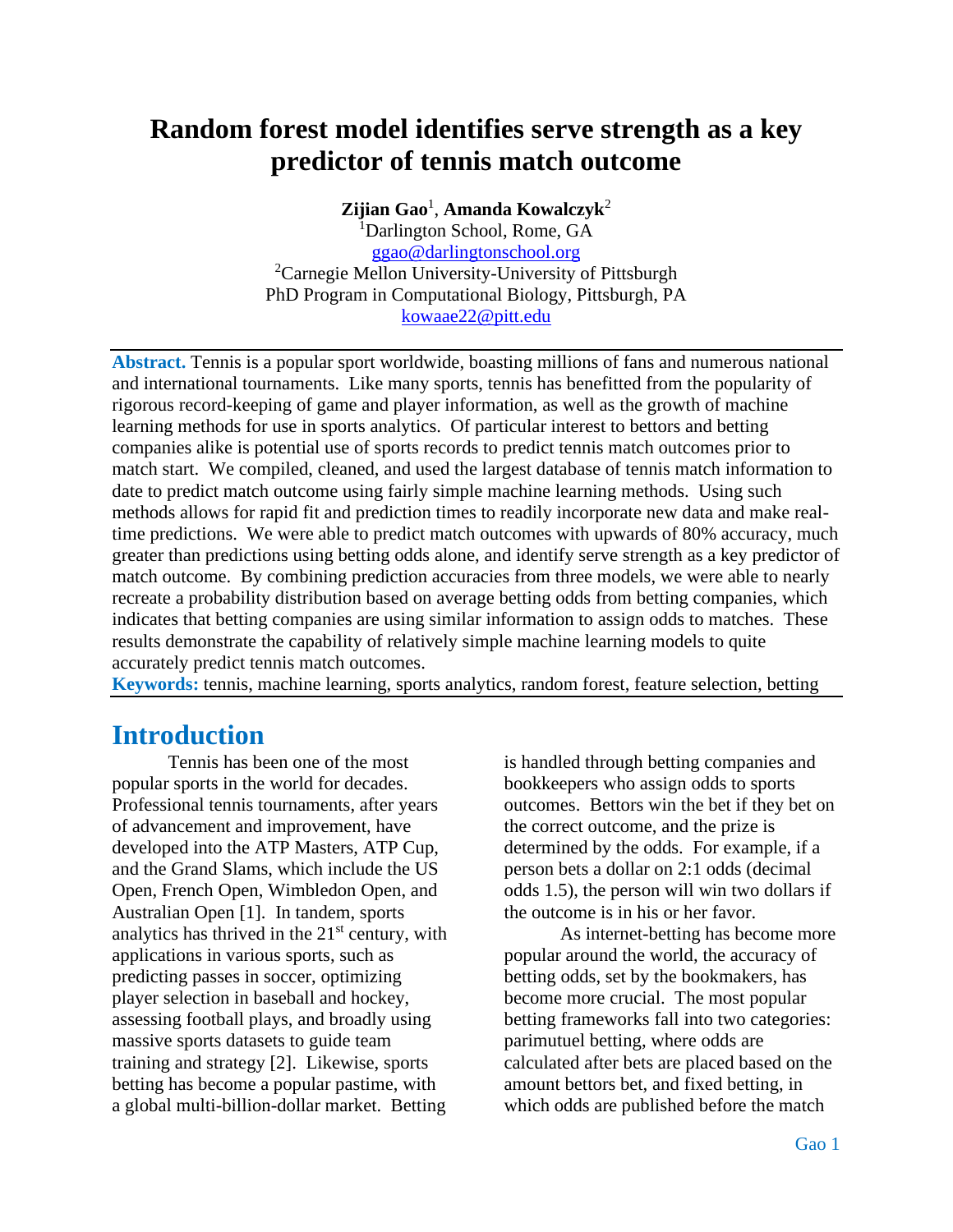starts. The latter, fixed betting, is used for tennis betting [3]. Therefore, prior to the match start, the implied probability of a player winning a match can be calculated by a linear transformation of

$$
P = \frac{1}{ODDS}
$$

in which ODDS represents the decimal odds of a player winning and P represents their probability of winning.

To attempt to predict the result of a tennis game based on the match information and the player's data, bookmakers from betting companies use mathematical machine learning models based on various characteristics of players, tournaments, and matches to assign betting odds. Previous studies have attempted to recapitulate the methods used by bookmakers to accurately predict tennis match outcomes. One study used multiple multilayer perceptrons, including StatEnv, AdvancedStatEnv, and TimeSeries Models, to predict 2007 and 2008 Grand Slams' match results and match length with upwards of 70% accuracy [4]. They excluded data that was more than two years prior to the match date and included environmental data such as court surfaces [4]. Another study used Markov chain models to predict the 2003 Australian Open results and analyzed how to bet [5]. Some studies focus on more in-depth characteristics of specific matches, such as research that uesd Markov chain models to find out the correlation between match data and duration by exampling the match between Roddick and El Aynaoui played at the 2003 Australian Open [6].

We go a step further than previous work by compiling the largest dataset to date of tennis match statistics to use to train our machine learning models. We include a

wide variety of features to capture information about physical, psychological, court-related, and match-related variables that may help predict match outcome compiled and processed from ATP data from 2000 to 2016. Environmental variables such as different court surfaces, including clay, grass, and hard court, can make a difference on player's performance [6]. For example, Rafael Nadal has won 12 titles on clay courts in the French Open, which is two thirds of all grand slam titles he has won [7]. Players' physical statistics, such as height and age, are included as factors since they may determine match outcome due to physical advantages of particular players [8]. We also include psychological variables, such as the percentage of break points saved, round number, and previous results playing against the same opponent, since psychological momentum has previously been suggested to directly affect sports success and failure [9]. Previous studies also discovered that first serve is a top significant factors to predict tennis match outcome, and this study further includes the variable of percent accuracy for first serves as well as success in second serves [10]. In addition, more typical measures of player proficiency, such as player rank, are also included [11]. To predict match outcomes, we employ relatively simple models (support vector machine, logistic regression, and random forest classifier) that allow easy interpretability and fast training times that facilitate inclusion of additional data as it becomes available. In doing so, we were able to achieve excellent match outcome prediction accuracy, as well as identify key components to predict match outcomes.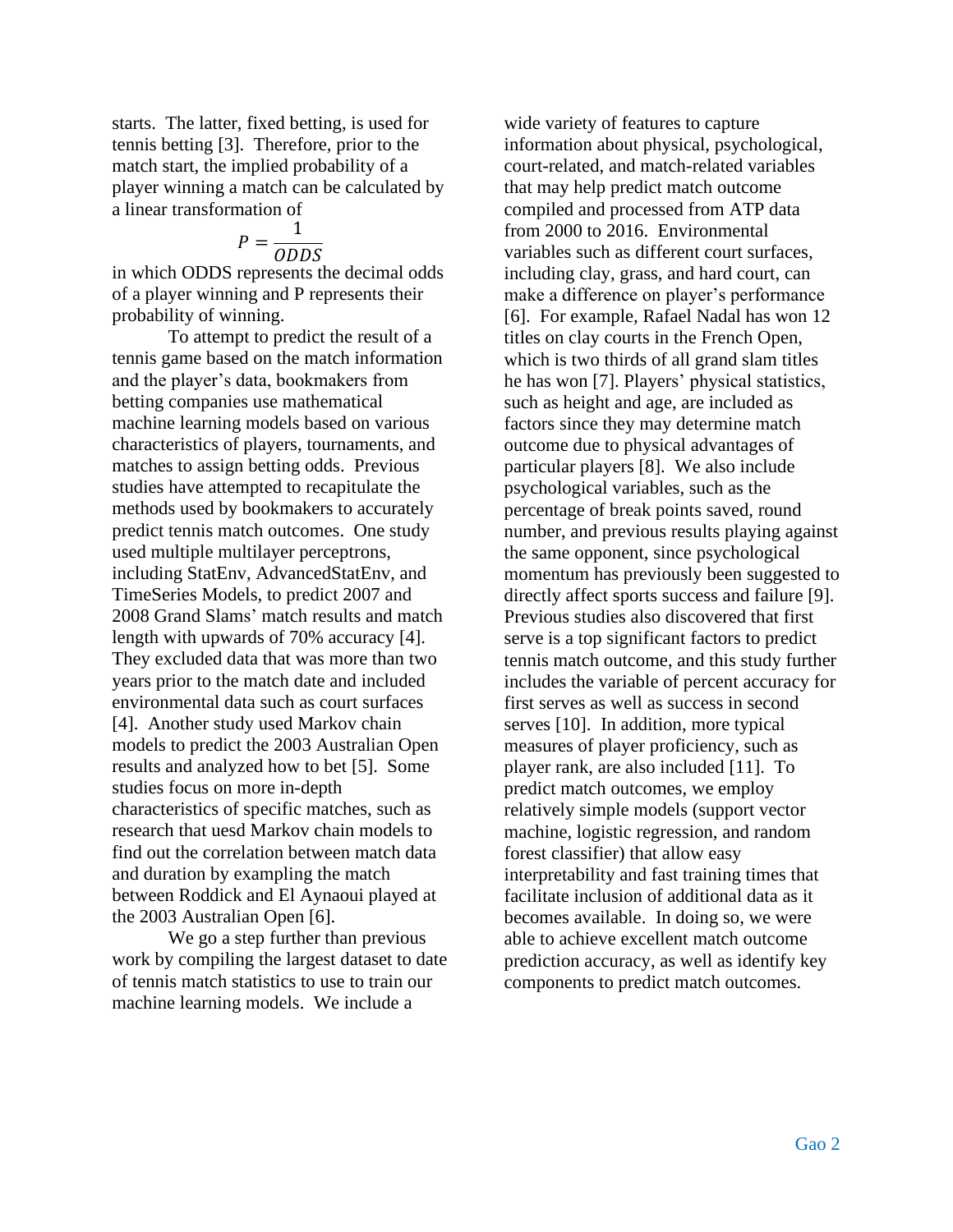### **Methods**

The final dataset used in this study was compiled based on numerous other datasets from the ATP, including the ATP World Tour which is comprised of the ATP World Tour Masters 1000, ATP World Tour 500 series, ATP World Tour 250 series, and the ATP Challenger Tour. By merging the datasets from 2000 to 2016 provided by atptennis.com (the official website for ATP), it was possible to compile all the data from every match from each major ATP tournament, including environmental data, general match information, match results, and betting odds from major betting companies. We also used information from the Match Charting Project uploaded on GitHub by JeffSackmann, which included the betting odds of major bookmakers such as Betting365 [12]. After taking the average of all the betting odds from various companies for each match and combining the two datasets via the match date and players' names, we're able to get a big dataset with both match information and betting odds.

To clean the data, we filled in missing data values using the median value for each feature to allow us to use the full dataset while assigning values that were unaffected by potentially skewed data and would not have a detrimental impact on model fit [13]. Some variables were combined to represent various characteristics of player performance as shown in Table 1. For example, we used ace divided by double faults instead of using ace or double faults alone because the value represents how aggressive their play style is and how accurately their serves are. By combing the values, we minimize multiple collinearity problems among our variables while still using as much information as possible. We also created new variables to represent players' records over a set period of time to create statistics that represent upto-date player performance. For example, the number of games played in past 12 months could show whether the player is active or injured for the past year, as well as how seriously they are competing and attending tournaments.

The full dataset has 49,188 entries where each entry represents one player in one match. The full dataset, split into test and train portions, was used to calculate prediction accuracy and perform feature selection. To compare our model predictions to betting odds, models were fitted to the subset of data that do not have betting odds information available (29,238 entries) and tested on the entries that do have betting odds information available (19,880 entries).

We used three machine learning methods: support vector machine with a radial basis function kernel, random forest classification, and logistic regression, to attempt to predict match outcomes based on the variables listed in table one. Model accuracy was assessed based on test accuracy using the random train/test split and 10-fold cross validation. We also compared our probabilities to probabilities calculating from betting odds using the following formula:

$$
Score = w * (p - 0.5)
$$

where p is the probability of winning according to either betting odds or probabilities from machine learning predictions and w is an indicator variable representing whether a player won or lost the match (w=1 indicates that the player won and w=-1 indicates that the player lost). A high score (up to 0.5) indicates that a player was predicted to win a match with high certainty and the player did win the match, or that a player was predicted to lose a match with high certainty and the player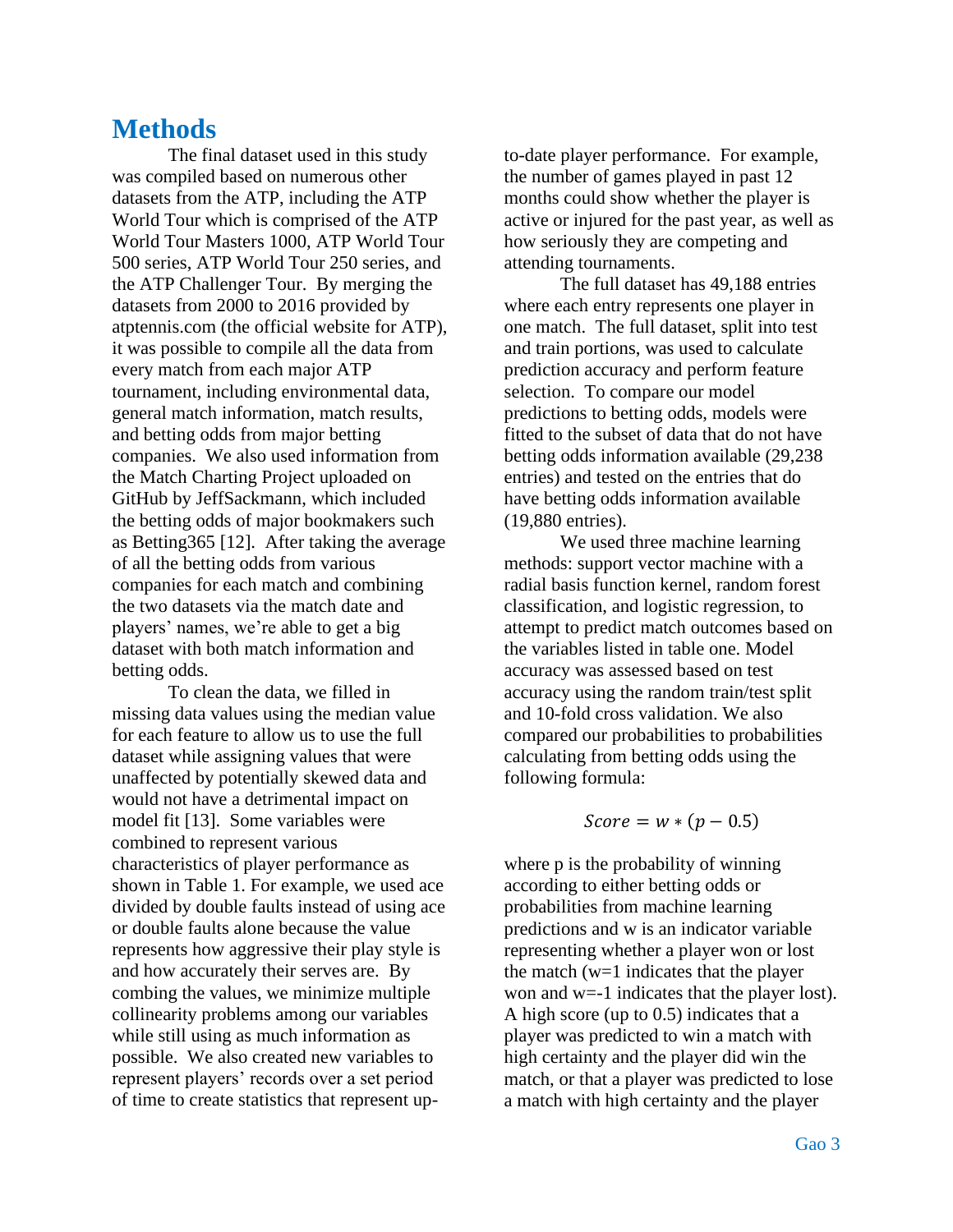did lose. Alternatively, a low score (down to -0.5) indicates that a player was predicted to win a match with high certainty and the player lost the match, or that a player was predicted to lose a match with high certainty but actually won. Scores close to zero

indicate low prediction confidence, with positive values indicating correct lowconfidence predictions and negative values indicating incorrect low-confidence predictions.

| <b>Variable</b>                                                                                 | Code                                                             | Category                        | <b>Calculation</b>                                                                                            | <b>Rationale</b>                                                            |  |
|-------------------------------------------------------------------------------------------------|------------------------------------------------------------------|---------------------------------|---------------------------------------------------------------------------------------------------------------|-----------------------------------------------------------------------------|--|
| Height                                                                                          | w_height                                                         | Physical<br>characteristic      | Known numeric<br>data                                                                                         | Height increases serving<br>speed                                           |  |
| Age                                                                                             | w_age                                                            | Physical<br>characteristic      | Known numeric<br>data                                                                                         | Skill increases with age,<br>athleticism decreases<br>with age              |  |
| <b>Rank Points</b>                                                                              | w_rank_points                                                    | Record                          | Based on previous<br>match results for<br>the past year                                                       | Accumulated by winning<br>matches, better record<br>indicates better player |  |
| <b>Court Surface</b>                                                                            | $\overline{\text{Court}}$ /tournament<br>surface*<br>information |                                 | Known categorical<br>data                                                                                     | Some players are better<br>at particular courts                             |  |
| Percentage of Ace<br>over Double Faults                                                         | AceVsDf                                                          | Serve                           | Ace/double faults<br>over past 12<br>months                                                                   | Higher value means<br>higher serving speed and<br>accuracy                  |  |
| Previous percentage<br>of games won                                                             | PastPer                                                          | Record                          | Games won/games<br>played over the<br>past 12 months                                                          | Better record indicates<br>better player or a win<br>streak                 |  |
| <b>Numbers of</b><br>championship                                                               | Champ                                                            | Record                          | Known numeric<br>data, lifetime                                                                               | Better record indicates<br>better player                                    |  |
| Games won before in<br>the same round<br>Games played in past<br>12 months                      | WinRound                                                         | Record                          | Known numeric<br>data                                                                                         | Some players play better<br>in final rounds                                 |  |
|                                                                                                 | GamesPlayed                                                      | Record                          | Known numeric<br>data                                                                                         | Health condition                                                            |  |
| Percentage of games<br>won in the same<br>tournament                                            | <b>TourPer</b>                                                   | Record                          | Games won in the<br>tournament/games<br>played in the<br>tournament                                           | Some players play better<br>in certain tournaments                          |  |
| Percentage of games<br>won against player<br>with same handedness<br>as the current<br>opponent | HandPer                                                          | Physical<br>characteristic      | Games won against<br>player with same<br>handedness/games<br>played against<br>player with same<br>handedness | Lefthanders tend to play<br>better against<br>righthanders                  |  |
| Percentage of games<br>won on the same type<br>of surface                                       | <b>SurfacePer</b>                                                | Court/tournament<br>information | Games won on<br>current<br>surface/games<br>played on current<br>surface                                      | Some players play better<br>on certain surfaces                             |  |
| Percentage of games<br>won against the same<br>opponent                                         | OpponPer                                                         | <b>Mental Strength</b>          | Games won against<br>current<br>opponent/games<br>played with current<br>opponent                             | Some players play better<br>against certain opponents                       |  |

**Table 1.** Features compiled per tennis player, per match.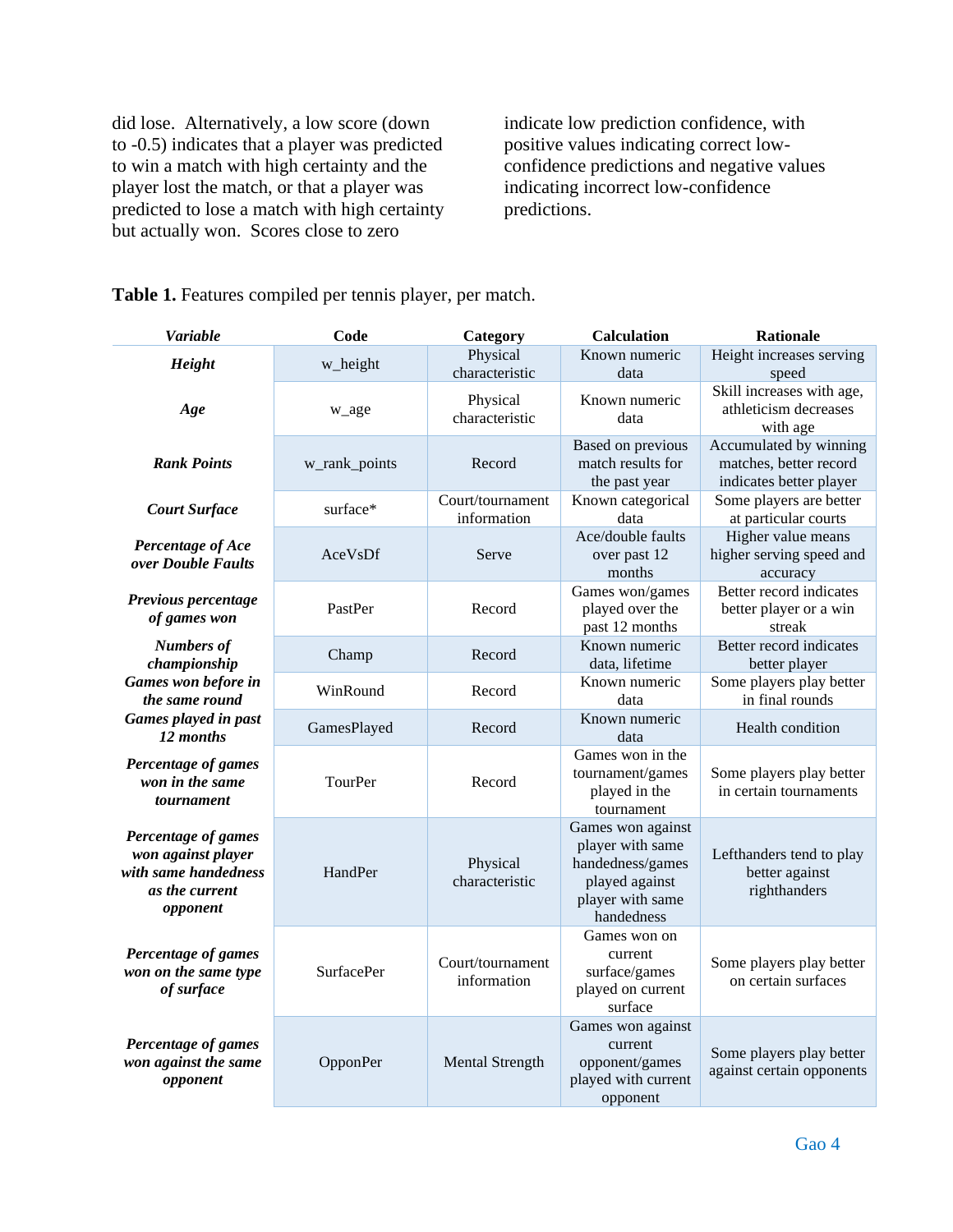| <b>Percentage of making</b><br>the first serve             | FirstIn1stServe   | Serve                           | First serves that go<br>in/first serves                                            | First serves' accuracy                           |  |
|------------------------------------------------------------|-------------------|---------------------------------|------------------------------------------------------------------------------------|--------------------------------------------------|--|
| Percentage of making<br>first serve and<br>winning         | FirstWonFirstIn   | Serve                           | First serves that<br>help the player win<br>the point/first<br>serves that go in   | First serves' power                              |  |
| <b>Percentage of making</b><br>second serve and<br>winning | SecondWonSecondIn | Serve                           | Second serves that<br>help the player win<br>the point/second<br>serves that go in | Second serves' power                             |  |
| Percentage of break<br><i>points saved</i>                 | <b>BpSBpF</b>     | <b>Mental Strength</b>          | Break points<br>saved/break points<br>faced                                        | Mental strength                                  |  |
| <b>Current round</b><br>number                             | round $*$         | Court/tournament<br>information | Known categorical<br>data                                                          | Some players play better<br>on particular rounds |  |

### **Results**

Optimal features were selected by systematically testing model accuracy on subsets of features listed in Table 1. Both fitted support vector machine and logistic regression models performed best using the full set of features, but the random forest model was more sensitive to choice of input parameters (Figure 1). In particular, removing either the "First Won First In" and "Second Won Second In" variables alone caused a large drop in test accuracy (Figure 1), and when features were added sequentially, adding those two variables caused the largest jump in increased accuracy (Figure 2), which indicated that these variables are important to model fit.

When further optimizing feature selection for the random forest model, some features, when included in the model, were found to actually decrease model test accuracy (Figure 3). We removed features that decreased accuracy and obtained a 76.23% 10-fold cross validation accuracy compared to 73.85% accuracy when using all features. We then, one-by-one, returned the previously removed features to the model, each of which increased the model accuracy when added singly (Figure 4). Using those accuracies, we then cumulatively added features in an order

based on how much they increased test accuracy when added singly – features that improved accuracy the most were added first. Adding the "RoundSF" variable increased the accuracy the most, to 80.68%, but adding any additional variables decreased accuracy, so our final feature set for the random forest model included "w\_height", "w\_age", "AceVsDf", "Champ", "GamesPlayed", "FirstIn1stServe", "FirstWonFirstIn", "SecondWonSecondIn", "roundR128", and "roundRR".

Final 10-fold cross validation accuracies for all models and predictions based on betting odds are shown in Table 2. Overall, the random forest model showed the highest prediction accuracy at 83.18% compared to accuracy of 69.04% when using predictions based on betting odds probabilities. However, betting odds showed the highest score of 2059.66, followed by the support vector machine model score of 1750.91. The discrepancy between accuracy and score can be explained by the distribution of scores as shown in Figure 5. While most predictions from the random forest model are correct, these predictions are made with low confidence, so they have lower scores. The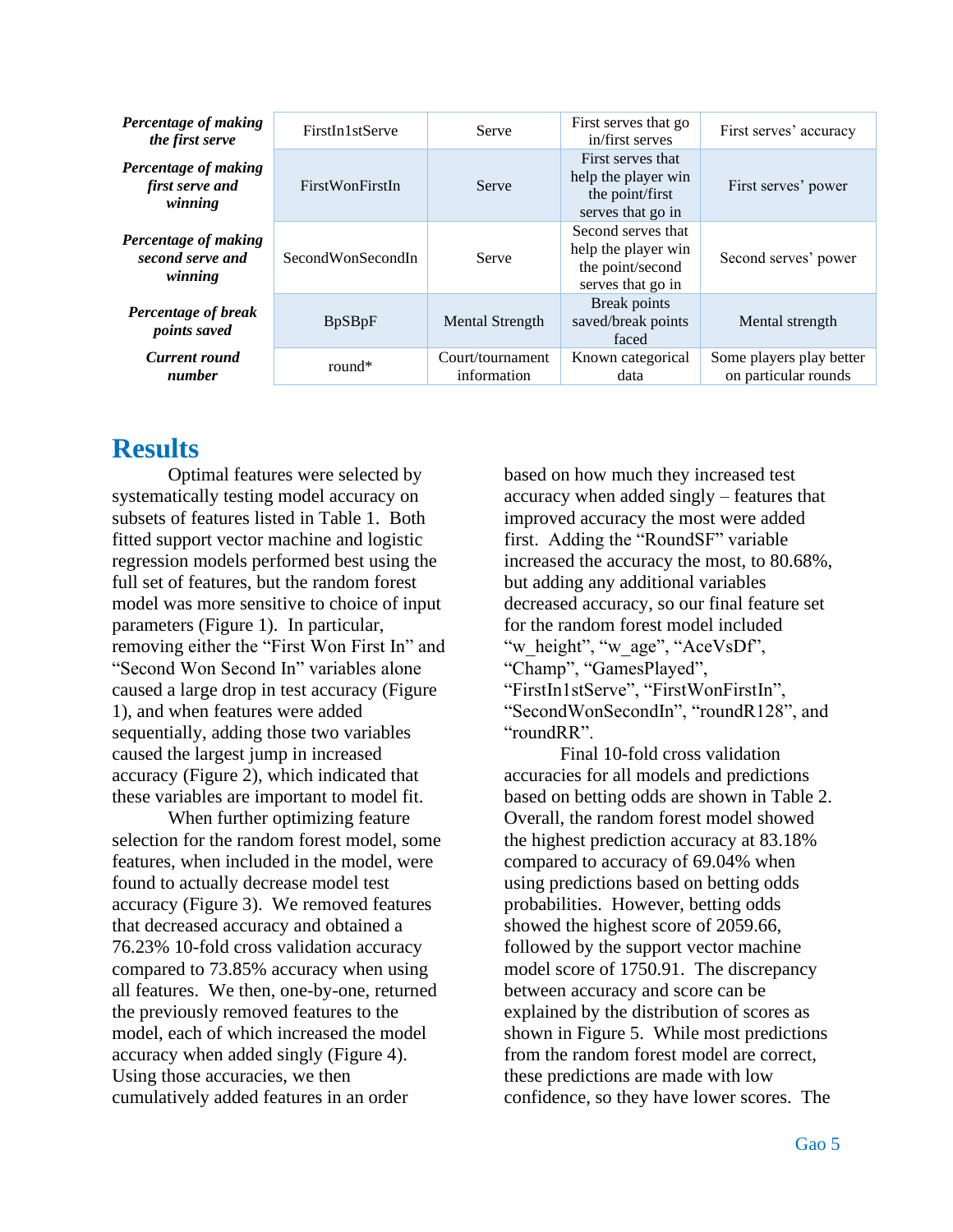same is true for the logistic regression model, although it also demonstrates a lower accuracy. Both the support vector machine model and the probabilities from betting

odds show a more extreme shift toward higher scores, which gives them a higher overall score even though they show lower prediction accuracy.

### **Discussion**

By using machine learning models, performing in-depth feature selection, and compiling the largest tennis statistics data set available, we were able to accurately predict tennis match outcome with upwards of 80% accuracy. Our accuracy exceeded prediction accuracy based on betting odds, which indicates that we were able to predict match outcome with unprecedented probability. We also identify serve strength, as represented by the proportion of first and second serves for which a player won a point, as a key predictor of match outcome.

The importance of serve strength to predicting match outcome is unsurprising given the importance of athleticism and strength to overall tennis performance. Serve strength, particularly in the first serve, sets the stage as an offensive attack for the rest of the game, and since many points are scored through a powerful serve, serve strength is also a key scoring method throughout a match [14]. A variety of factors can impact serve strength, including the angle of trunk rotation [15], knee bend angle and extension [16], right shoulder angle [17], and a successful serve requires success in all eight stage of a serve (start, release, loading, cocking, acceleration, contact, deceleration, and finish) [18]. A fruitful area of endeavor to improve match outcome prediction may be to measure these statistics for each player and incorporate it as a model parameter.

In addition to having better serves, players who serve better may also be in largely better physical condition, which in turn improves their overall game performance. Note that although serve

strength is a key predictor in our random forest model, this does not necessarily imply that a player will win more games simply by improving his serve. The information we use about serve strength likely encapsulates a plethora of information about overall player proficiency rather than indicating a specific area of focus for players who want to improve their tennis skills.

Interestingly, features one may expect to indicate player skill, such as rank and winning record, had relatively little impact on prediction accuracy. Similarly, other external factors such as tournament round and court surface, as well as potential psychological factors such as proportion of break points saved and record against the current opponent, had little impact on overall prediction accuracy. These findings may seem in direct opposition to previous modeling results, which found that player performance was significantly impacted by court surface type and round number when match data were analyzed on a point-bypoint basis [19]. However, we argue that match-specific performance may not necessarily be indicative of overall performance, and player success over larger timescales is based more on player skill than on external factors.

Physical characteristics such as player age and height did improve model accuracy, although not as much as serve strength. This is consistent with previous work that found a significant positive correlation between player height and number of aces (an unreturned successful serve, winning the point) [20]. Surprisingly, although serve strength was a key predictor,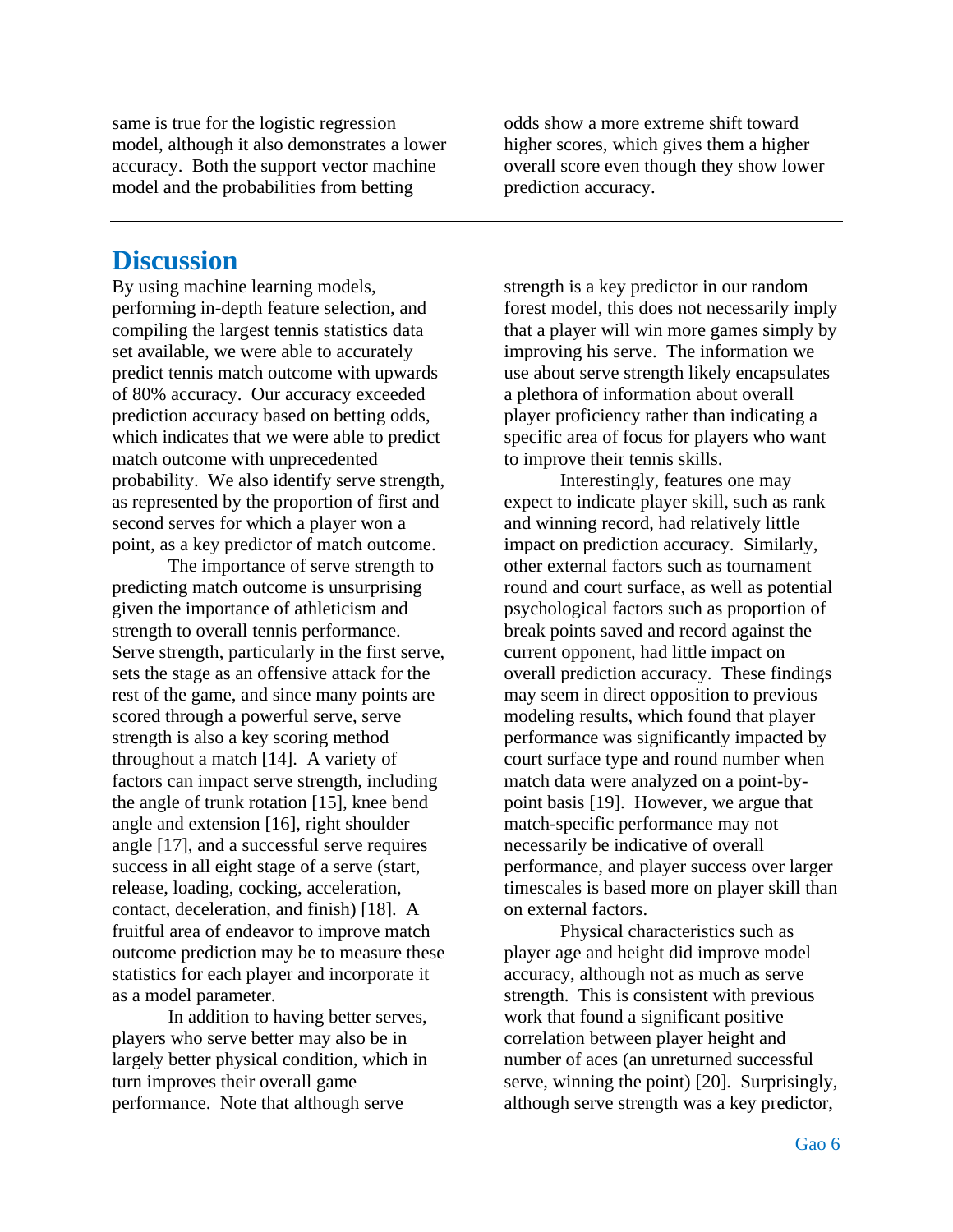serve accuracy seemed less important. Features such as ace versus double faults and proportion of first serves that go in, which represent serve accuracy, although they did improve model prediction accuracy, they did not impact accuracy as much as serve strength, perhaps because they do not as effectively represent overall player physicality.

Although we have no information about how tennis betting odds were calculated, we do find it surprising that our model is better able to predict match outcome than probabilities based on the betting odds. We suspect this is due either to technical reasons, such as a smaller data set or a worse set of training regions used to assign betting odds, or, more likely, due to financial reasons associated with balancing betting payouts. For example, if a very famous, highly-ranked player is predicted to lose a match, the betting company may still assign him good betting odds to win money from bettors who bet on him to win, and vice versa for unknown, low-ranked players. Bookmaker bias, or odds that are too low for favorites and too high for long-shots, have been found in numerous betting markets [21], and are likely present in tennis betting odds assignment as well. This bias can exist for a variety of reasons, including establishing betting equilibrium based on risk-attitudes [22], mental factors underlying betting decisions [23], and the existence in insider bettors [24]. We also note that probabilities from betting odds better demonstrate high confidence correct predictions and low confidence incorrect predictions, which our model, despite high prediction accuracy, fails to accomplish.

Overall, we have constructed a model that predicts tennis match outcomes with high accuracy and identified serve strength as a key predictor. We were able to do so using a random forest classifier that highlights the importance and relevance of simple models in the age of deep learning. These findings may be used to predict match outcomes and to guide similar future endeavors to investigate tennis match results.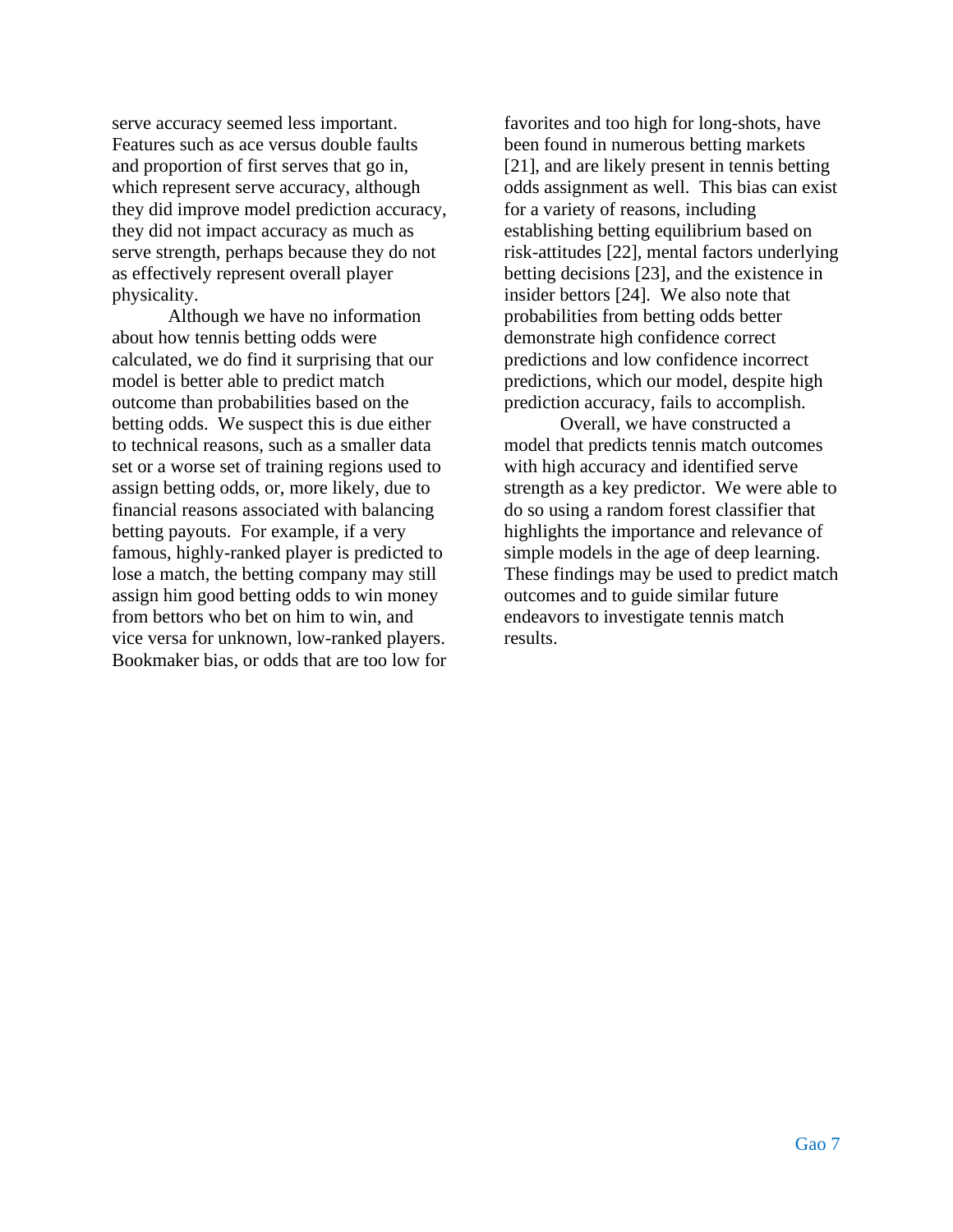

**Figure 1.** Model test prediction accuracy when removing individual features. Individual feature removal has little impact on support vector machine and logistic regression test accuracy, but "FirstWonFirstIn" and "SecondWonSecondIn" markedly decrease accuracy of random forest test predictions when removed.



**Figure 2.** When adding features to the random forest model one-by-one, "FirstWonFirstIn" and "SecondWonSecondIn" show the most dramatic accuracy increases.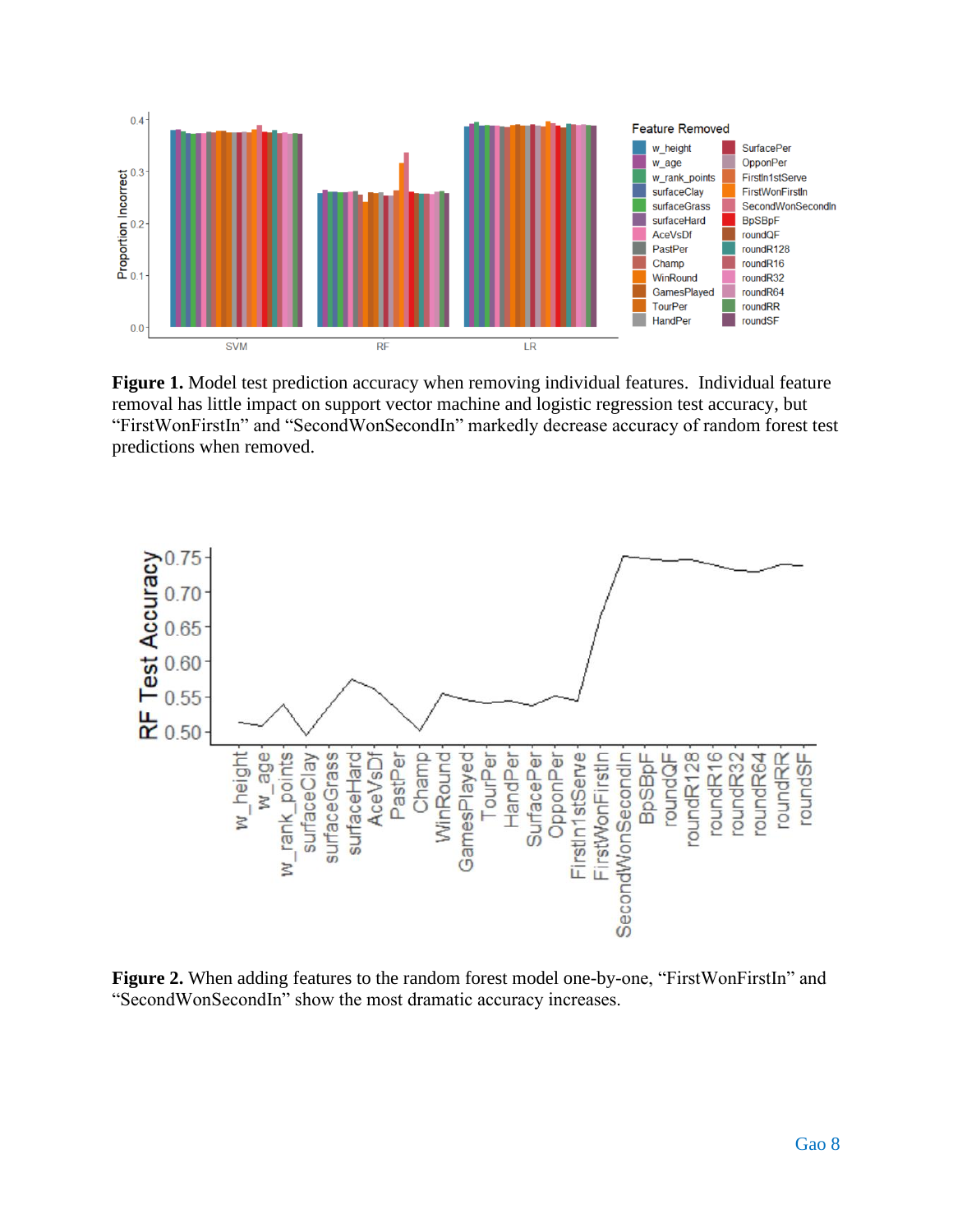

**Figure 3.** For the random forest model, 10-fold cross validation accuracy when individual features are removed. The black line indicates the 10-fold cross validation accuracy using all features. Features depicted in pink (lighter color) decrease accuracy when removed and were therefore included as important features. All other features increased accuracy when removed.



**Figure 4.** Random forest 10-fold cross validation accuracy when previously-removed features are added to the feature set. The black line indicates the 10-fold cross validation accuracy using all previously-selected features.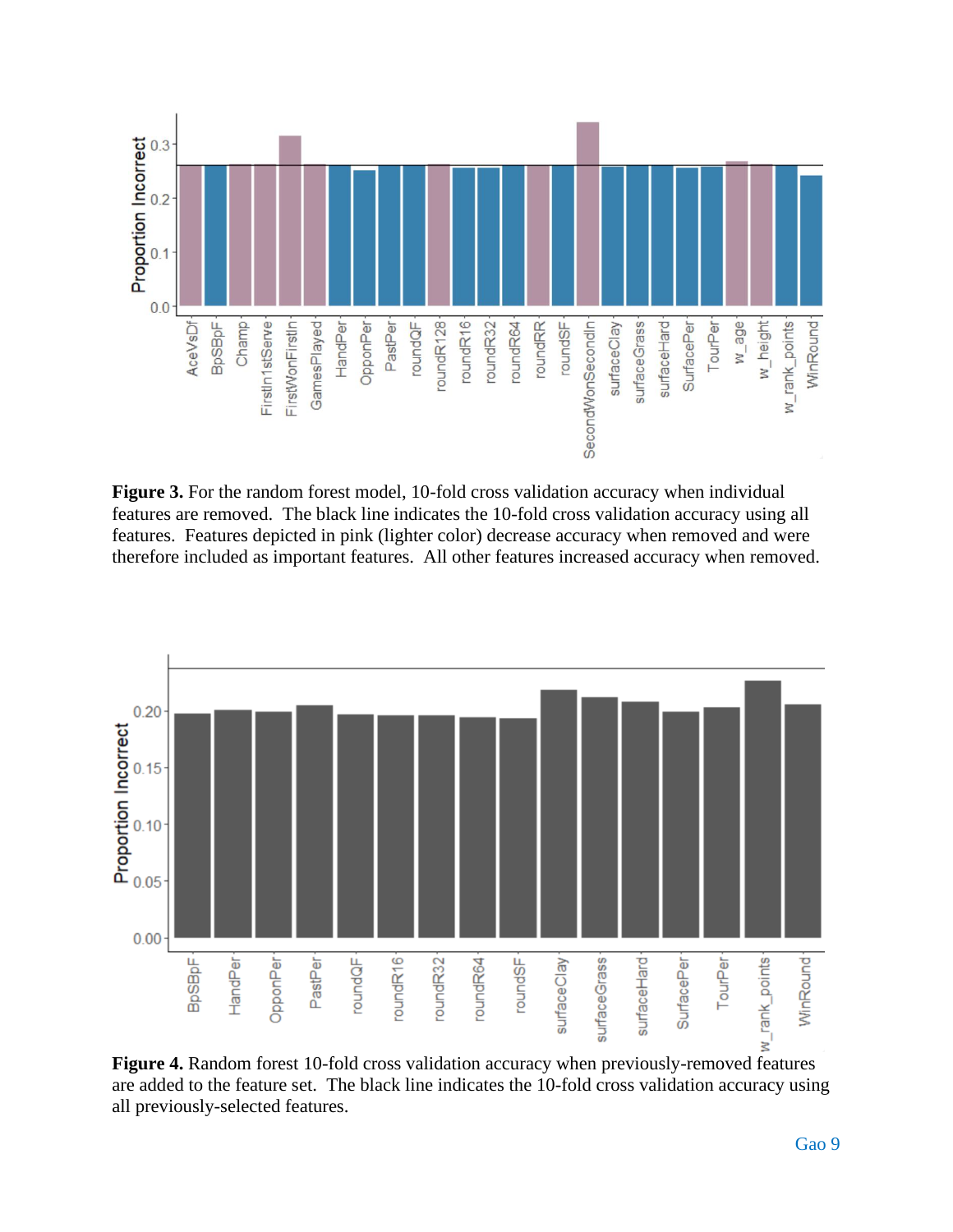**Table 2.** Final 10-fold cross validation accuracy for all models and probabilities from betting odds. Note that betting odds accuracy is only computed on the subset of data that have betting odds available.

| Final 10-fold Cross Validation Accuracy |                        |                  |                              |                        |  |  |  |
|-----------------------------------------|------------------------|------------------|------------------------------|------------------------|--|--|--|
|                                         | Logistic<br>Regression | Random<br>Forest | Support<br>Vector<br>Machine | <b>Betting</b><br>Odds |  |  |  |
| <b>Percent Correct</b>                  | 62.06%                 | 83.18%           | 61.60%                       | 69.04%                 |  |  |  |
| Score                                   | 834.04                 | 884.36           | 1750.91                      | 2059.66                |  |  |  |



**Figure 5.** Score distribution for all models and average scores from all models alongside betting odds scores. High scores indicate high-confidence correct predictions and low scores indicate high-confidence incorrect predictions. Scores near zero are low-confidence predictions, with positive values indicating correct predictions and negative scores indicating incorrect predictions. All distributions are shifted to the right (indicating more correct predictions than incorrect predictions).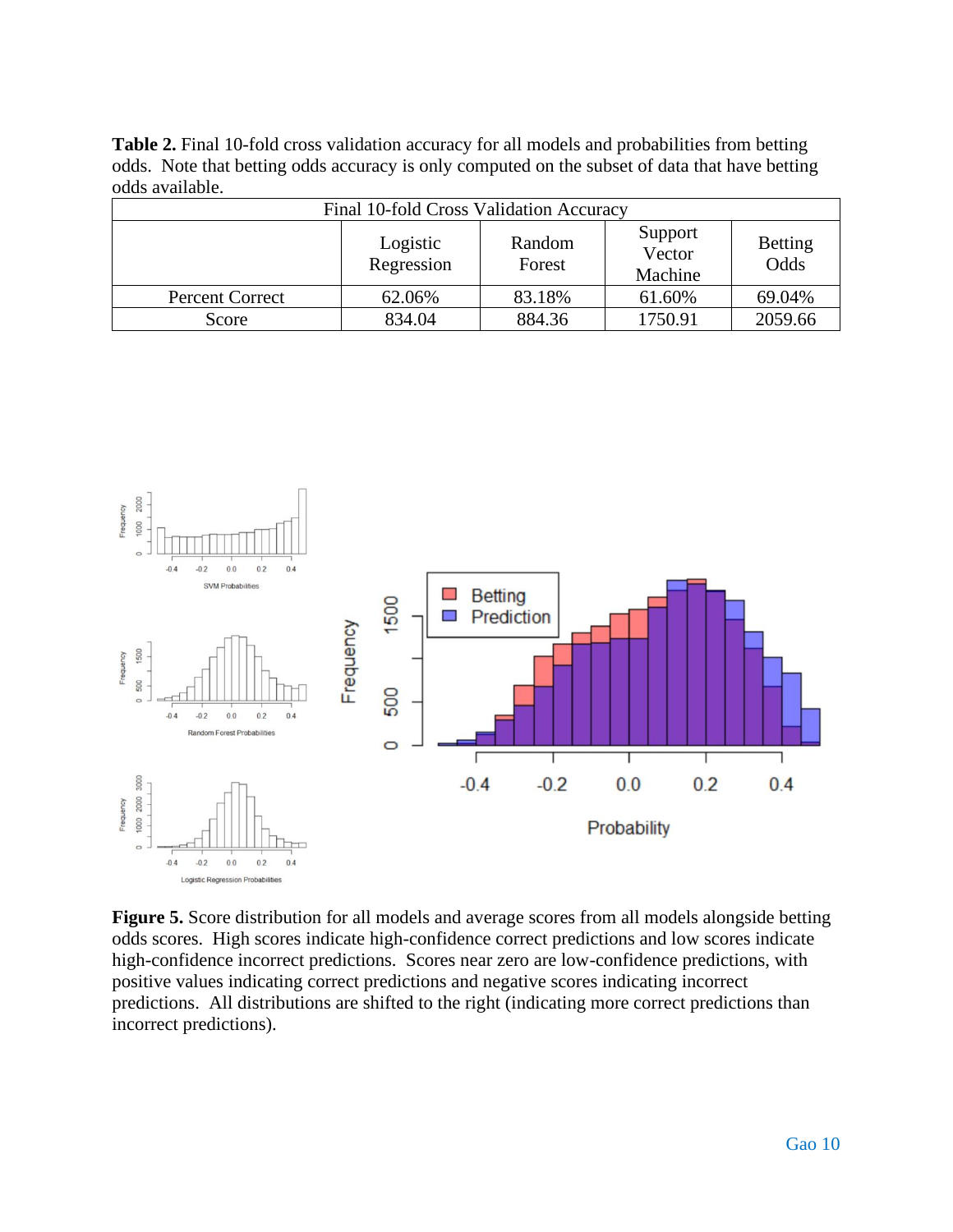## **References**

- [1] P. O'Donoghue and E. Brown, *The Importance of Service in Grand Slam Singles Tennis*, vol. 8. 2008.
- [2] A. Brefeld, U., Davis, J., Van Haaren, J., Zimmermann, *Machine Learning and Data Mining for Sports Analytics*. 5th International Workshop, 2018.
- [3] V. Makropoulou and R. Markellos, "Optimal Price Setting in Fixed-Odds Betting Markets Under Information Uncertainty," *Scott. J. Polit. Econ.*, vol. 58, pp. 519–536, Sep. 2011.
- [4] A. Somboonphokkaphan, S. Phimoltares, and C. Lursinsap, *Tennis Winner Prediction based on Time-Series History with Neural Modeling*. .
- [5] T. Barnett, A. Brown, and S. Clarke, "DEVELOPING A MODEL THAT REFLECTS OUTCOMES OF TENNIS MATCHES Barnett T., Brown A., and Clarke S. Faculty of Life and Social Sciences, Swinburne University, Melbourne, VIC, Australia," pp. 1–11.
- [6] T. Barnett and S. R. Clarke, "Combining player statistics to predict outcomes of tennis matches," *IMA J. Manag. Math.*, vol. 16, no. 2, pp. 113–120, 2005.
- [7] "ATP Tour."
- [8] M. Reid, M. Crespo, B. Lay, and J. Berry, *Skill acquisition in tennis: Research and current practice*, vol. 10. 2007.
- [9] D. Jackson and K. Mosurski, "Heavy Defeats in Tennis: Psychological Momentum or Random Effect?," *CHANCE*, vol. 10, no. 2, pp. 27–34, Mar. 1997.
- [10] W. Gu and T. Saaty, *Predicting the Outcome of a Tennis Tournament: Based on Both Data and Judgments*, vol. 28. 2019.
- [11] B. Boulier and H. O. Stekler, *Are sports seedings good predictors?: An evaluation*, vol. 15. 1999.
- [12] JeffSackmann, "No Title," 2019. .
- [13] Z. Zhang, "Missing data imputation: focusing on single imputation," *Ann. Transl. Med.*, vol. 4, no. 1, p. 9, Jan. 2016.
- [14] J. Guo and J. Zhou, "Kinematic analysis on serve technique of world's elite female tennis player," in *33rd International Conference on Biomechanics in Sports*, 2015.
- [15] C. Lopez and E. Navarro, "Kinetic energy transfer during the serve," *J. Hum. Sport Exerc.*, vol. IV, no. II, pp. 114–128, 2008.
- [16] D. Knudson, *Biomechanical Principles of Tennis Technique: Using Science to Improve Your Strokes*. Vista, CA: Racquet Tech Publishing, 2006.
- [17] S. Williams, R. Schmidt, C. Disselhorst-Klug, and G. Rau, "An upper body model for the kinematical analysis of the joint chain of the human arm," *J. Biomech.*, vol. 39, no. 13, pp. 2419–2429, 2006.
- [18] M. Kovacs and T. Ellenbecker, "An 8-stage model for evaluating the tennis serve: Implications for performance enhancement and injury prevention," *Sports Health*, vol. 3, no. 6, pp. 504–513, Nov. 2011.
- [19] Y. Cui, H. Liu, H. Liu, and M.-A. Gomez, "Data-driven analysis of point-by-point performance for male tennis player in Grad Slams," *Motricidade*, vol. 15, no. 1, pp. 49– 61, 2019.
- [20] B. Pawel and K. Klaudia, "Body height and career win percentage in relation to serve and return games effectiveness in elite tennis players," *Sci. Rev. Phys. Cult.*, vol. 4, no. 3, pp. 75–80, 2015.
- [21] M. Cain, D. Law, and D. Peel, "The favourite-longshot bias, bookmaker margins and insider trading in a variety of betting markets," *Bull. Econ. Res.*, vol. 55, no. 3, pp. 263–